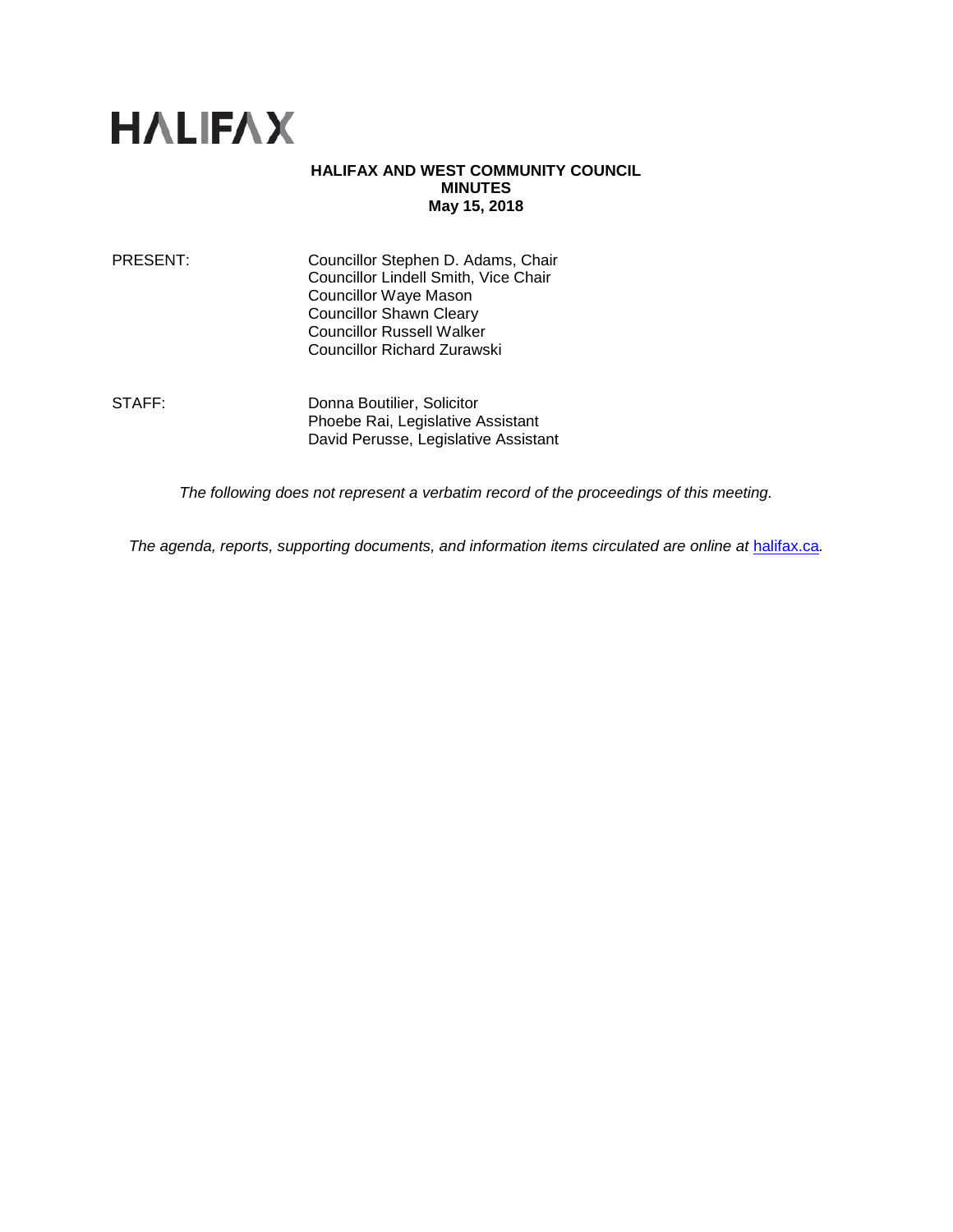*The meeting was called to order at 6:01 p.m. adjourned at 8:42 p.m.*

# **1. CALL TO ORDER**

The Chair called the meeting to order at 6:01 p.m.

## **2. APPROVAL OF MINUTES – April 17, 2018**

MOVED by Councillor Cleary, seconded by Deputy Mayor Mason

### **THAT the minutes of April 17, 2018 be approved.**

### **MOTION PUT AND PASSED.**

### **3. APPROVAL OF THE ORDER OF BUSINESS AND APPROVAL OF ADDITIONS AND DELETIONS**

Additions:

16.1 Case 20151: Amendments to the Halifax MPS and associated development agreement for 31 and 33 Brewer Court, Halifax

16.2 Councillor Cleary – Internal Conversion

MOVED by Councillor Cleary, seconded by Councillor Walker

#### **THAT the agenda be approved as amended.**

Two-third majority vote required.

#### **MOTION PUT AND PASSED.**

**4. BUSINESS ARISING OUT OF THE MINUTES – NONE 5. CALL FOR DECLARATION OF CONFLICT OF INTERESTS – NONE 6. MOTIONS OF RECONSIDERATION – NONE 7. MOTIONS OF RESCISSION – NONE 8. CONSIDERATION OF DEFERRED BUSINESS – NONE 9. NOTICES OF TABLED MATTERS – NONE**

#### **10. HEARINGS 10.1 PUBLIC HEARINGS 10.1.1 Case 21618: Substantive Amendments to an Existing Development Agreement for 5511 Bloomfield Street, Halifax**

The following was before Community Council:

- A staff recommendation report dated March 28, 2018.
- A Memorandum dated March 26, 2018 submitted from the Chair of Halifax Peninsula Planning Advisory Committee
- Correspondence was submitted from: Jesse Robson, Marion Clyde, Judith Meyrick, Jane Hart, Cliff White, Sandie Pereira, Beth Lachance, Ron Skibbens, Jim Williams, Jane Finlay-Young, Mik Owen, Martha Radice, Katherine Kitching, Jean-Francois Turcotte, Tom Creighton, Kenneth Malay, Eric Thompson, Les Johnson and Leith Johnson.
- Summary handout from Ron Skibbens and Katherine Kitching containing 86 submissions.

Stephanie Salloum, Planner II, provided the staff presentation on the application by WSP Canada Inc. to amend their existing development agreement for the mixed-use development at 5511 Bloomfield Street, Halifax.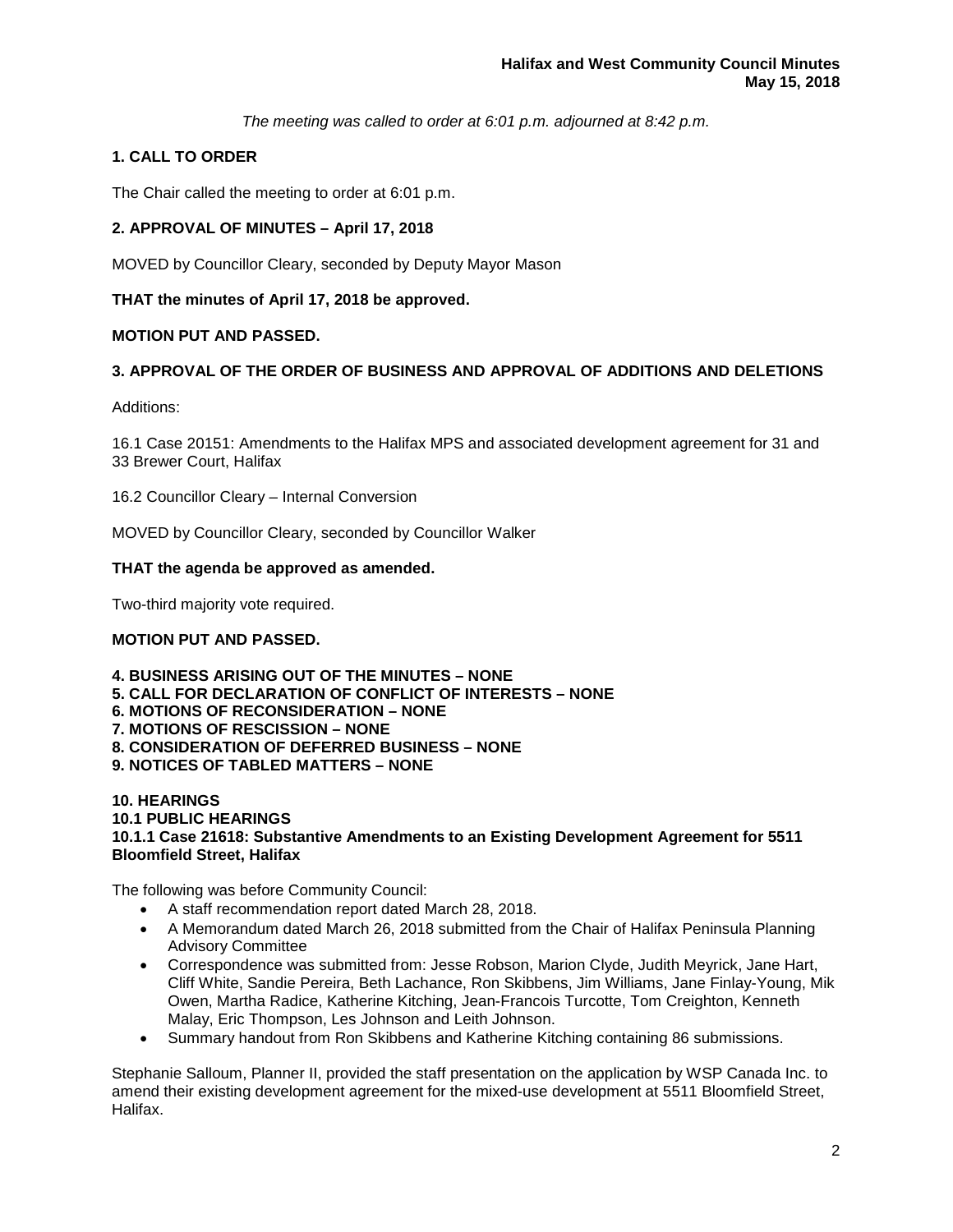Responding to a question of clarification, Salloum noted that the number of letters received from residents cited in the presentation did not include correspondence submitted through the Clerk's Office after the staff report was complete.

The Chair opened the hearing and invited the applicant to come forward and address Community Council.

**Connor Wallace, Urban Planner, WSP** spoke on behalf of the applicant. Wallace noted the proposed development was a significant improvement to what is currently enabled and highlighted the changes that were incorporated based on public consultation. Wallace emphasized the improved interface between the building and street and improved safety measures.

The Chair reviewed the rules of procedure for public hearings and invited anyone wishing to speak on the matter to address Community Council.

**Ron Skibbens, North End** informed Community Council that they had surveyed the community in regard to this matter and had prepared a handout summarizing the results. Skibbens advised that the surveys point to broad public concern regarding safety, lack of parking, and lot coverage of the proposed development. Not a single respondent recommended approving the proposal without modification. Skibbens concluded by urging Councillors to reject to seek revisions to the proposal.

**Norman Moulton, North End** questioned the twenty additional units in the revised proposal and voiced concern for the impact of stress related to construction noise on the seniors located in nearby Almon Place. Moulton commented that there will be added traffic congestion turning onto Bloomfield Street and asked Community Council to address pedestrian safety at the intersection.

**Mitchell Rhodes, Bloomfield Street** expressed frustration that there had been construction taking place before the design was approved, and with garbage coming from the site. Rhodes indicated displeasure with both the original Development Agreement and the current proposal.

**Corlene Leslie, North End** noted that the proposal would restrict the amount of sunlight entering Almon Place. Leslie also expressed concern regarding wind tunnels, parking, and pedestrian safety.

**Grace Goodall, North End** agreed with comments from previous speakers.

**Katherine Kitching, Bloomfield Street** referenced language in the Municipal Planning Strategy respecting scale and character of neighbourhoods, and suggested that at over eight stories the proposal pushed the limits of what could be considered an appropriate scale. Kitching recommended improvements to the Bloomfield streetwall, an increase in the number of parking spots, reducing to one amenity room on the top level, maintaining the above ground parking lot with landscaped green open space at grade, and including an affordable housing component to encourage diversity.

**Lynzie Smith, Amazing Space Interiors, Almon Street** indicated their business had heard no concerns from customers regarding parking and they were pleased with the design proposal.

**Craig Snow, Halifax** supports the project because they feel the development would be attractive to young professionals and retirees, and the structure will blend nicely with the rest of the streetscape.

**Sakura Saunders, Bilby Street** echoed concerns of other residents and emphasized the need for affordable housing to ensure that local residents are not priced out of the neighbourhood.

**David Quinn, North End** expressed no concern with the proposed development because it will contribute to the revitalization of the area.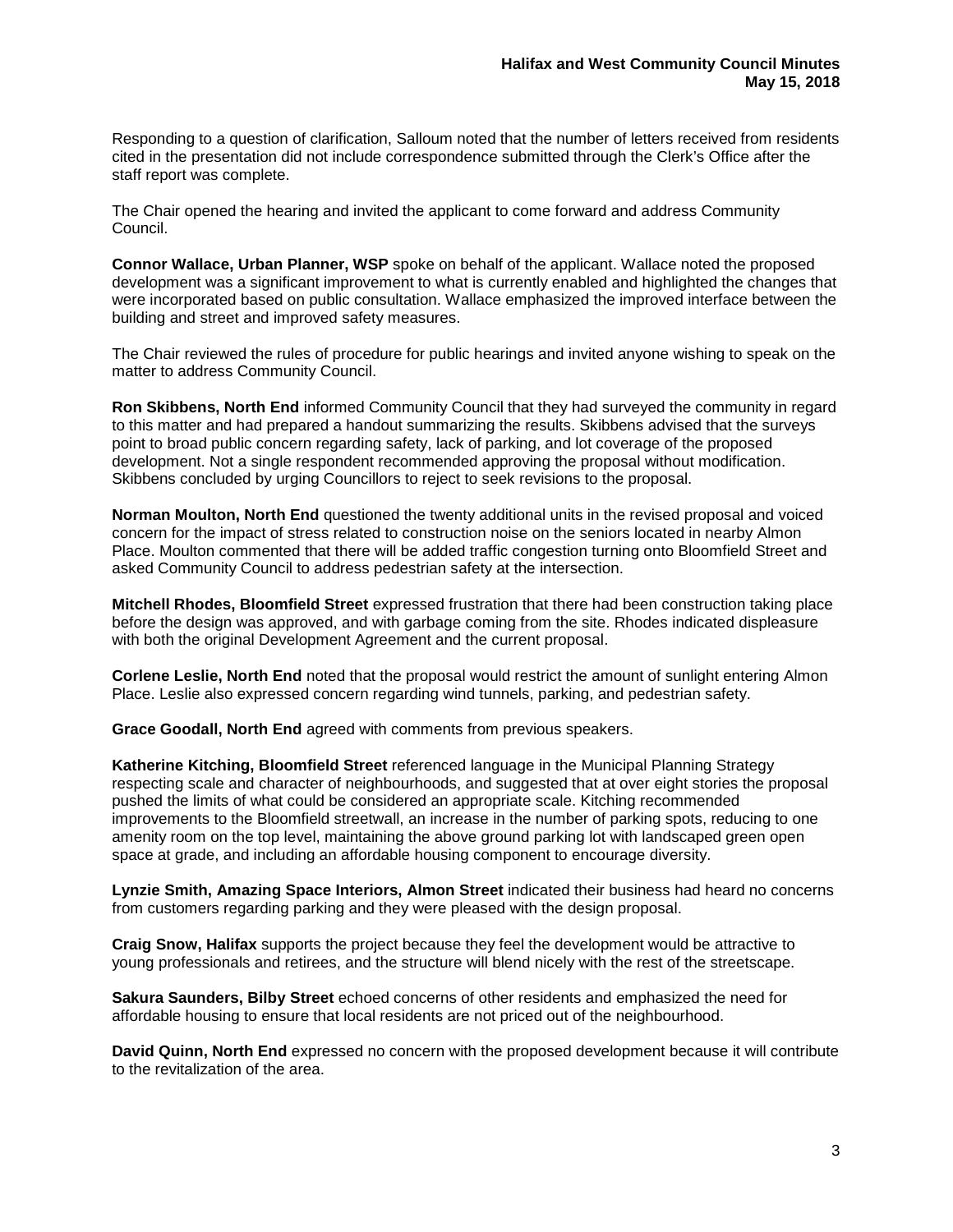**Carla MacLellan, Amazing Space Interiors, Almon Street** noted that their business has seen an increase of foot traffic since moving to the area over two years ago, but feels the community is underserved by restaurants and other amenities. MacLellan said she hoped the development would include a restaurant with a patio for their customers and residents to enjoy.

**Danny Chediac, Bilby Street** advised that the community could use additional density, and spoke in favour of having a continuous streetwall rather than the surface parking lot.

**Brandon Chapdelaine, Halifax** expressed support for the changes made by the developer to address safety including a lighted pathway and recessed commercial space.

**Dan MacLellan, Halifax** noted that there is a need for more apartment buildings on the peninsula for people moving to the city from rural areas.

**Steve Hart, Fuller Terrace** questioned the benefit to local residents from the proposed development and spoke to the sense of community in the area.

**Pete Lavell, Belle Aire Terrace** provided concerns regarding the lot coverage and infilling increasing mass and density, noting that this removes the potential for more interesting design elements. Lavell expressed the view that the only way to make a modern concrete building blend with the wood-framed and shingled housing in the neighbourhood would be to limit its size.

**Iain Morrison, North End** addressed concerns from previous speakers regarding the impact of additional construction work on the community, suggesting that the proposed changes would not create a significant increase to the noise and traffic disruption in the area. Morrison noted that the design blends with the community, the space for local business is a positive, and the building would be an improvement over the current parking lot eyesore.

**Mornay MacConnachie, North End** spoke in favour of the proposal to add business and people to the area as well as visual appeal to the neighbourhood.

**Cliff White, Black Street** provided commentary with respect to the character of the neighbourhood and spoke in opposition to the development and the process for considering the development agreement amendment application. While staff acknowledged there was "some concern" raised by residents at the Public Information Meeting, White indicated the concerns were significant.

**Nicholas Izumi, North End** noted that there is already an existing Development Agreement, so the discussion should not be focused on whether increased density is needed in the area but on the merits of the proposed amendments. Izumi expressed concern with the lack of parking and the compliance matter.

**Jim Williams, Fuller Terrace** echoed concerns raised by previous speakers and urged Community Council to reject the application.

**Valerie Salter, North End** suggested that having a building instead of the parking lot would be better for the community, and that the apartments will be attractive to local retirees wishing to downsize.

**Mik Owen, Black Street** spoke to the need for more density in the area, but noted that the proposed amendments were inappropriate to the area and urged Community Council to refuse the application due to the impact on parking and infill.

**Richard Stevens, North End** advised that there have always been traffic and parking issues in the area. Stevens values the proposed green space and potential use of amenity space by people in the community.

**Laura Russell, Northwood Terrace** expressed concern for the safety of neighbourhood children due to the additional traffic.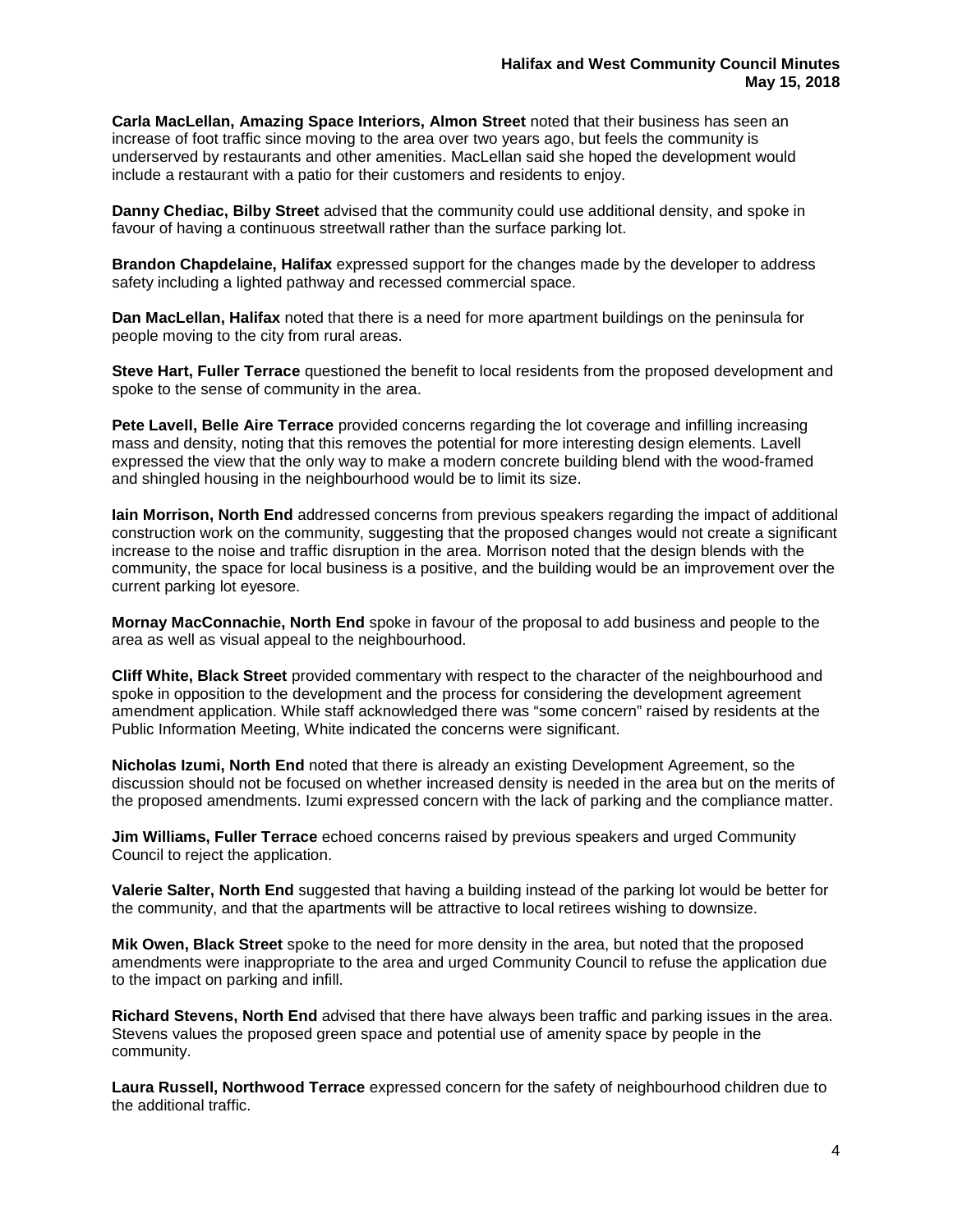The Chair then called three times for anyone wishing to address Community Council on this matter; there being none, it was MOVED by Councillor Smith, seconded by Councillor Zurawski

### **THAT the public hearing close.**

### **MOTION PUT AND PASSED.**

MOVED by Councillor Smith, seconded by Councillor Cleary

### **THAT Halifax and West Community Council:**

**1. Approve the proposed amending development agreement, which shall be substantially of the same form as set out in Attachment A of the report dated March 28, 2018; and 2. Require the amending development agreement be signed by the property owner within 120 days, or any extension thereof granted by Council on request of the property owner, from the date of final approval by Council and any other bodies as necessary, including applicable appeal periods, whichever is later; otherwise this approval will be void and obligations arising hereunder shall be at an end.**

Members of Community Council entered into a discussion on the matter. Highlights include:

- Any concerns regarding violations of the noise by-law or garbage should be reported to 311;<br>- Affordable housing would be of great value to the area, but at the moment the Community
- Affordable housing would be of great value to the area, but at the moment the Community Council does not have a mechanism to address this; and
- The proposed lot coverage would be approximately ninety-four percent (94%).

MOVED by Councillor Smith, seconded by Deputy Mayor Mason

**THAT Halifax and West Community Council approve the proposed amending development agreement on condition that the fourth level of the proposed addition facing Almon Street is stepped back to reduce the streetwall to three storeys. to match the Gottingen street streetwall. The amending agreement shall be substantially of the same form as set out in Attachment A of the staff report with revisions to the schedules and text to reflect the change in streetwall on Almon Street**

Councillor Smith advised that the intent of the amendment is to step back the Almon Street streetwall by ten feet to improve walkability.

## **AMENDMENT PUT AND PASSED.**

The question was called on the amended motion as follows:

#### **THAT Halifax and West Community Council:**

**1. Approve the proposed amending development agreement, which shall be substantially of the same form as set out in Attachment A of the report dated March 28, 2018 with revisions to the schedules and text to reflect the change in streetwall on Almon Street, on condition that the fourth level of the proposed addition facing Almon Street is stepped back to reduce the streetwall to three storeys, to match the Gottingen street streetwall; and**

**2. Require the amending development agreement be signed by the property owner within 120 days, or any extension thereof granted by Council on request of the property owner, from the date of final approval by Council and any other bodies as necessary, including applicable appeal periods, whichever is later; otherwise this approval will be void and obligations arising hereunder shall be at an end.**

### **AMENDED MOTION PUT AND PASSED.**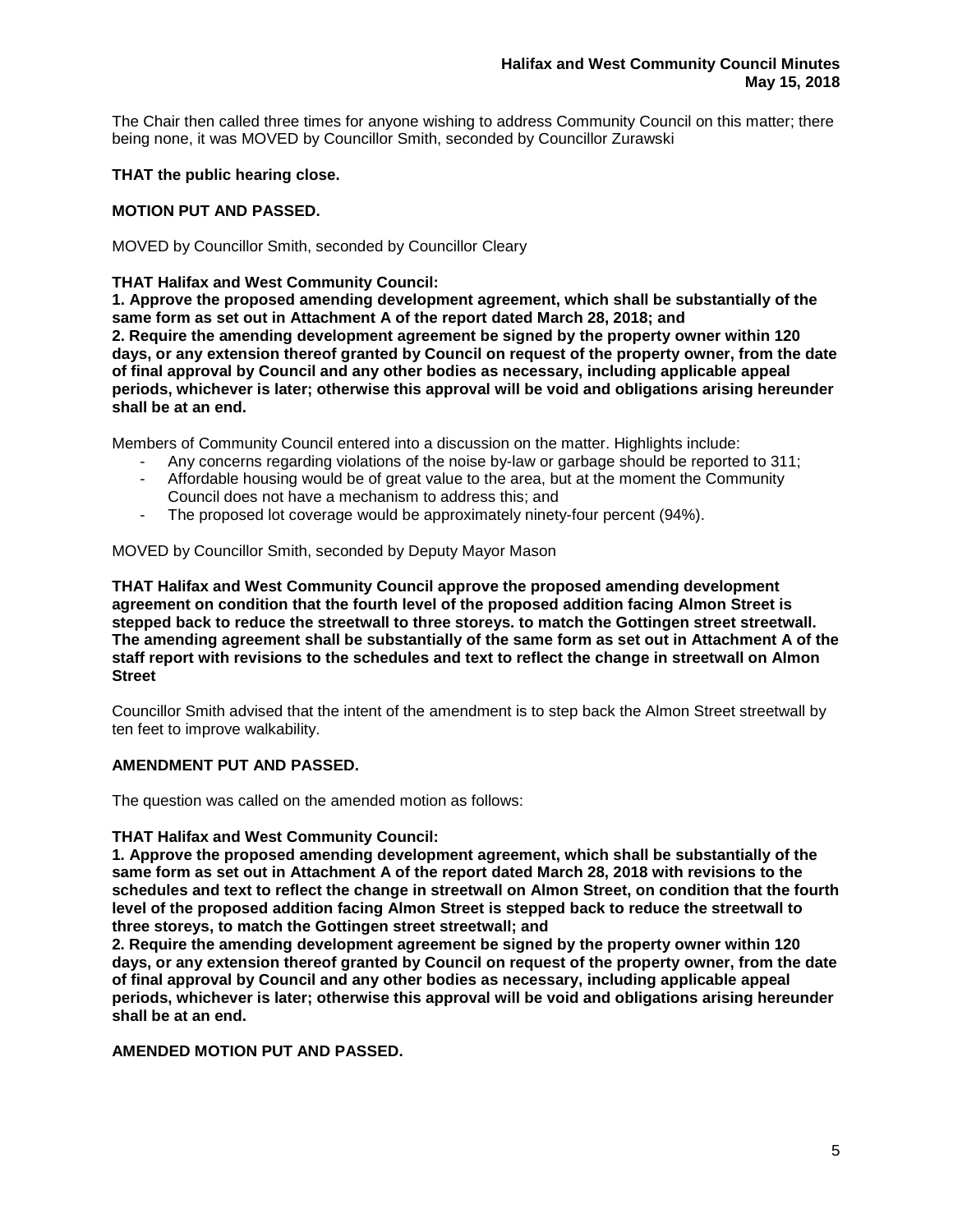### **10.1.2 Case 21076: Halifax Peninsula LUB Amendment (Rezoning) for 3834 Robie Street, Halifax, Peninsula**

The following was before Community Council:

- A staff recommendation report dated March 7, 2018.
- A Memorandum dated January 22, 2018 submitted from the Chair of Halifax Peninsula Planning Advisory Committee

Scott Low, Planner II, provided the staff presentation on the application by Shelley Dickey Land Use Planning to rezone the lands at 3834 Robie Street, Halifax, from R-2 (General Residential Zone) to R-2A (General Residential Conversion Zone).

The Chair opened the hearing and invited the applicant to come forward and address Community Council.

**Shelley Dickey, Shelley Dickey Land Use Planning** spoke on behalf of the applicant. Dickey noted that the building has contained 6 apartment units since the mid 1960s and asked for rezoning in order to allow these units to remain.

The Chair reviewed the rules of procedure for public hearings and invited anyone wishing to speak on the matter to address Community Council. The Chair called three times for anyone wishing to address Community Council on this matter; there being none, it was MOVED by Councillor Cleary, seconded by Deputy Mayor Mason

## **THAT the public hearing close.**

### **MOTION PUT AND PASSED.**

MOVED by Councillor Smith, seconded by Councillor Walker

**THAT Halifax and West Community Council adopt the amendment to Map ZM-1 of the Land Use By-law for Halifax Peninsula, as set out in Attachment A of the staff report dated March 7, 2018.**

# **MOTION PUT AND PASSED.**

## **10.2 VARIANCE APPEAL HEARINGS – NONE**

#### **11. CORRESPONDENCE, PETITIONS & DELEGATIONS 11.1 Correspondence**

The Legislative Assistant noted that the Municipal Clerk's Office has received correspondence on items 10.1.1, 13.1.1, 14.1.1, which was circulated to members of the Community Council.

## **11.2 Petitions - None 11.3 Presentations - None**

## **12. INFORMATION ITEMS BROUGHT FORWARD – NONE**

**13. REPORTS 13.1 STAFF**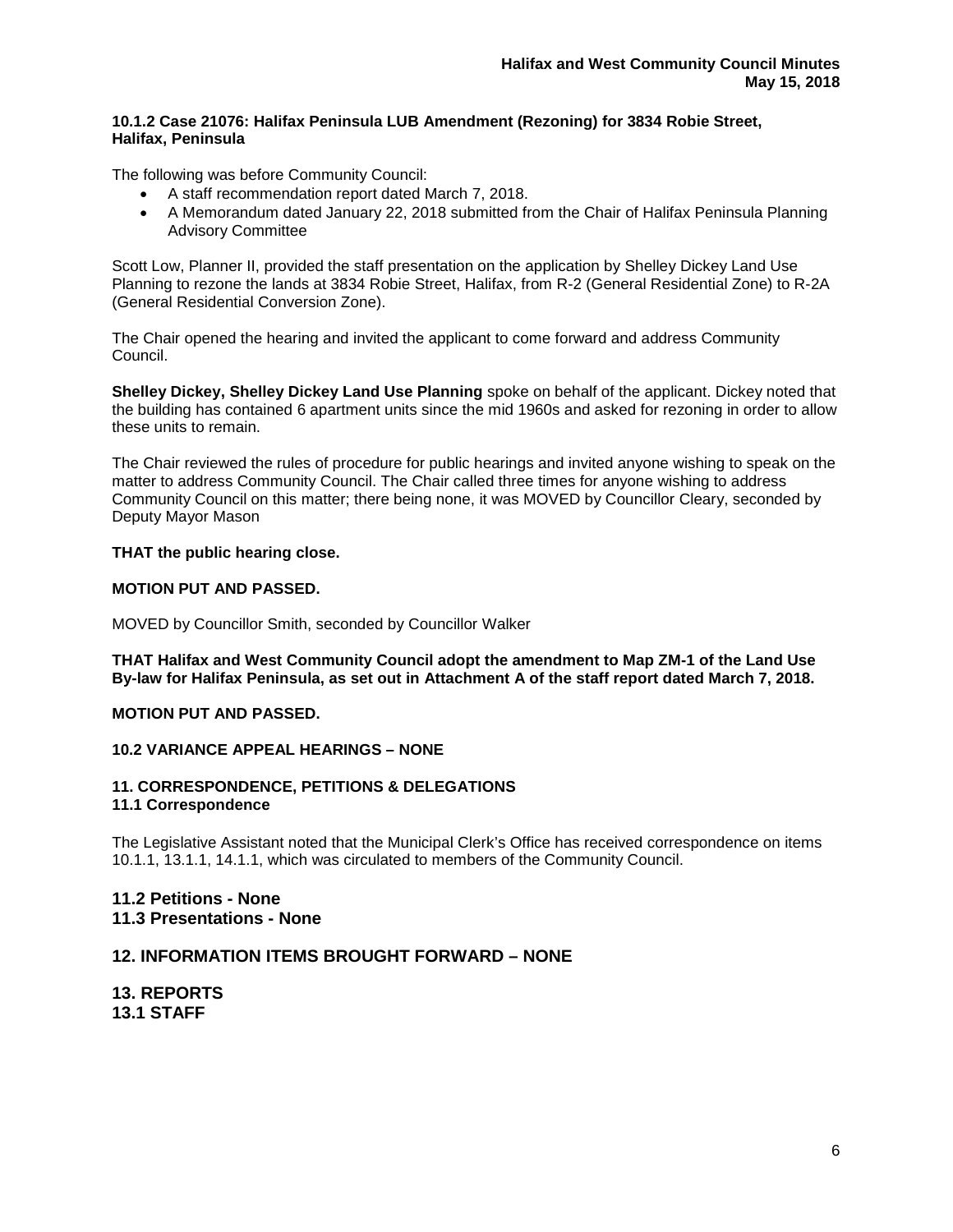#### **13.1.1 Case H00445: Schmidtville Heritage Conservation District Plan, Bylaw, and Amendments to the Halifax Municipal Planning Strategy and the Land Use Bylaw for Halifax Peninsula**

The following was before Community Council:

- A staff recommendation report dated March 6, 2018.
- A Memorandum dated April 23, 2018 submitted from the Chair of Halifax Peninsula Planning Advisory Committee
- Correspondence was submitted by Michele Gerard.

MOVED by Deputy Mayor Mason, seconded by Councillor Smith

**THAT Halifax and West Community Council recommend that Halifax Regional Council: 1. Give First Reading to consider the amendments to the Municipal Planning Strategy for Halifax and the amendments to the Land Use By-law for Halifax Peninsula as contained in Attachments C and D of the staff report dated March 6, 2018, and schedule a joint public hearing. 2. Give First Reading to consider the Schmidtville Heritage Conservation District Plan and the Schmidtville Heritage Conservation District Bylaw as contained in Attachments A and B of the staff report dated March 6, 2018, and schedule a public hearing; and**

**3. Adopt the amendments to the Municipal Planning Strategy for Halifax, the Land Use By-law for Halifax Peninsula, the Schmidtville Heritage Conservation District Plan, and the Schmidtville Heritage Conservation District Bylaw, as set out in Attachments A, B, C, and D of the staff report dated March 6, 2018.**

## **MOTION PUT AND PASSED.**

### **14. COMMITTEES 14.1 HERITAGE ADVISORY COMMITTEE 14.1.1 Case 20923 – Application for a Development Agreement, 2720 Gottingen Street, Halifax.**

The following was before Community Council:

- A recommendation report from the Heritage Advisory Committee dated April 26, 2018.
- A Memorandum dated September 17, 2017 submitted from the Chair of Halifax Peninsula Planning Advisory Committee
- Correspondence was submitted by George and Leo Christakos.

MOVED by Councillor Smith, seconded by Deputy Mayor Mason

## **THAT Halifax and West Community Council:**

**1. Give notice of motion to consider the proposed development agreement, as set out in Attachment A of the staff report dated March 16, 2018, to allow a restaurant, pub and residential units within the existing building located at 2720 Gottingen Street and schedule a public hearing.**

## **MOTION PUT AND PASSED.**

## **14.2 WESTERN COMMON ADVISORY COMMITTEE**

## **14.2.1 Further Ecological Testing on the Groundwater at the Ragged Lake Composting Facility**

The following was before Community Council:

• A recommendation report from the Western Common Advisory Committee dated April 23, 2018.

MOVED by Councillor Walker, seconded by Councillor Zurawski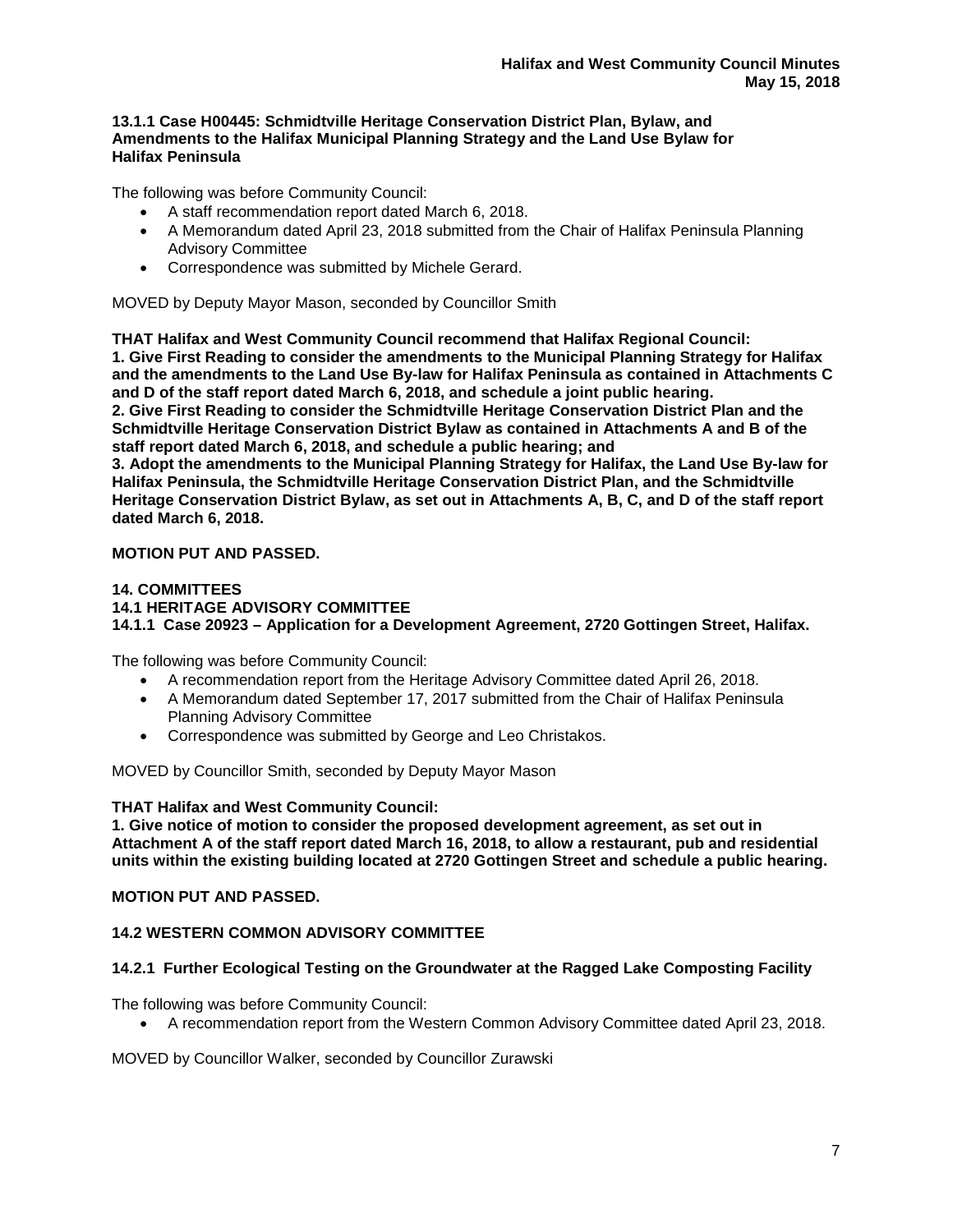**THAT Halifax and West Community Council request a staff report on further ecological testing being performed on the groundwater at the Ragged Lake Composting Facility site, in concurrence with the recommendation put forward in the Stantec report, as outlined in the correspondence from Peter Lund dated March 23, 2018.**

A brief discussion ensued, with Members of Community Council indicating they would prefer if recommendations from the Committee were brought forward more systematically.

#### **MOTION PUT AND PASSED.**

MOVED by Councillor Cleary, seconded by Deputy Mayor Mason

**THAT Halifax and West Community Council request the Western Commons Advisory Committee to provide further recommendations in a more comprehensive approach.**

**MOTION PUT AND PASSED.**

**14. MOTIONS - NONE**

## **15. IN CAMERA (IN PRIVATE) - NONE**

#### **16. ADDED ITEMS**

#### **16.1 Case 20151: Amendments to the Halifax MPS and associated development agreement for 31 and 33 Brewer Court, Halifax**

The following was before Community Council:

• A staff recommendation report dated April 9, 2018

MOVED by Councillor Cleary, seconded by Councillor Walker

**THAT Halifax and West Community Council recommend that Regional Council:**

**1. Give First Reading to consider the proposed amendments to the Halifax Municipal Planning Strategy (MPS) as set out in Attachment A of the staff report dated April 9, 2018, to align the Mainland South Generalize Future Land Use Map (GFLUM) boundary with the property boundary and to extend the existing designations to said boundary at lands off Brewer Court, Halifax, and schedule a joint public hearing; and**

**2. Approve the proposed amendments to the Halifax Municipal Planning Strategy, as set out in Attachment A of this report.**

#### **THAT Halifax and West Community Council:**

**3. Give Notice of Motion to consider the proposed development agreement, as set out in Attachment B of this report, to permit a 6-unit townhouse and a semidetached dwelling at lands off Brewer Court, Halifax. The public hearing for the development agreement shall be held concurrently with that indicated in Recommendation 1.**

#### **MOTION PUT AND PASSED.**

#### **16.2 Councillor Cleary – Internal Conversion**

MOVED by Councillor Cleary, seconded by Deputy Mayor Mason

**THAT Halifax and West Community Council direct staff to prepare a recommendation report regarding the Halifax Peninsula Land Use By-law for lands within the Peninsula West Area 1 schedule to enable the internal conversion of existing residential buildings to a maximum of six units.**